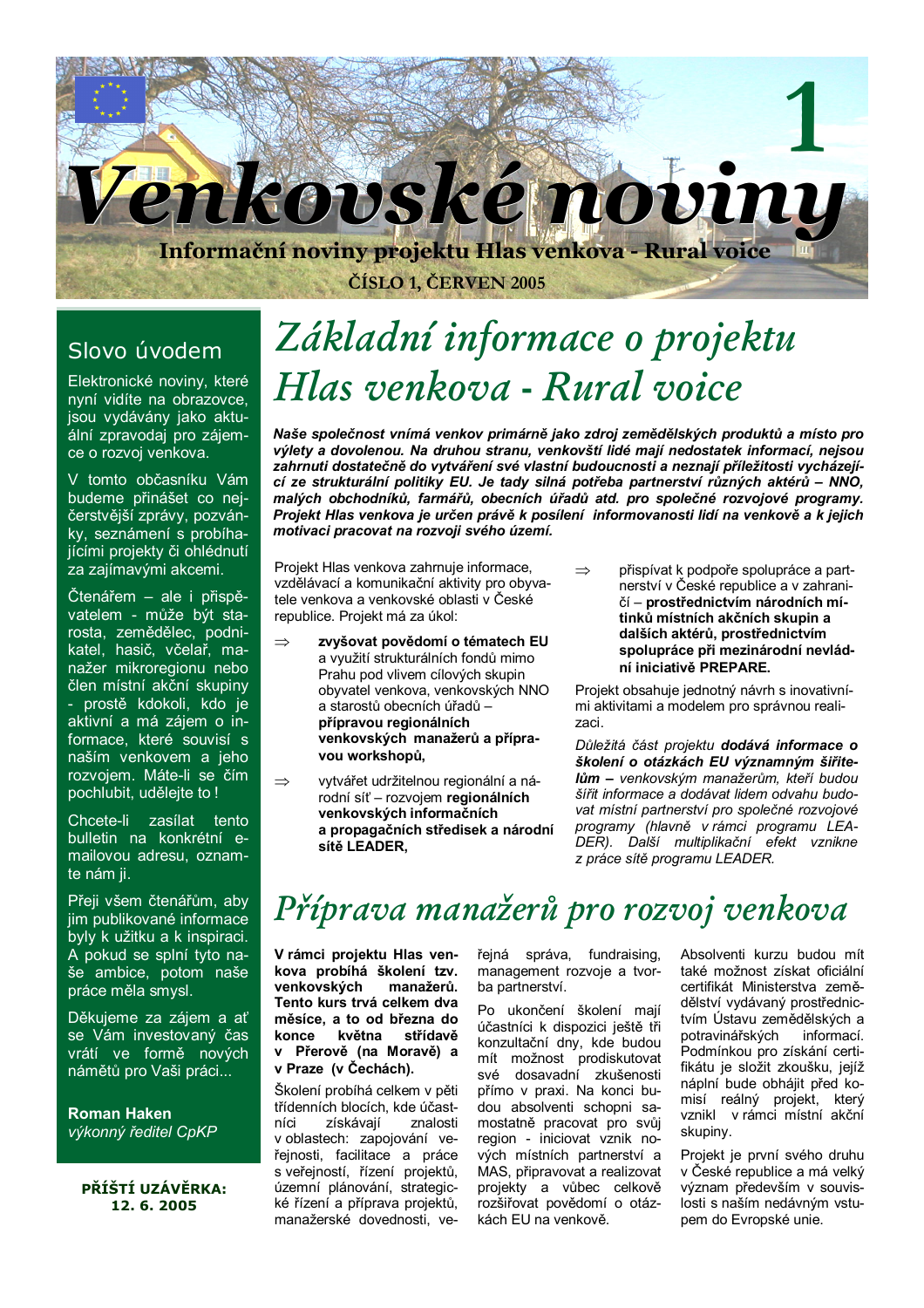# *i* na internetu

### www.cpkp.cz/ruralvoice



### Hlas venkova najdete Zveme Vás na konferenci

### NÁRODNÍ KONFERENCE K ROZVOJI VENKOVA

### Konference se uskuteční v rámci projektu Hlas venkova a proběhne ve dnech 28.–29. června 2005 v Praze v prostorách Ministerstva zemědělství

#### Proč se konference koná?

Rozvoj venkova je v České republice financován z několika veřejných i soukromých zdrojů, především v rámci programů Ministerstva pro místní rozvoj a programů krajských samospráv. Ministerstvo zemědělství se v současné době rovněž zaměřuje na podporu rozvoje venkova, která přesahuje bezprostřední podporu zemědělských subjektů. I vzhledem k našemu vstupu do Evropské unie a s ohledem na výsledky negociačních rozhovorů je zřejmé, že je třeba venkovské problematice věnovat zvýšenou pozornost.

#### Co konference přinese?

Vyhlašovatelé programů získají díky konferenci zpětnou vazbu – očekávání a doporučení od příjemců podpory a obyvatel venkovských regionů. Účastníci semináře budou mít možnost vyjádřit svá doporučení ohledně budoucího obsahového zaměření rozvoje venkova a budou mít také možnost seznámit se s novými aktivitami, které v této oblasti probíhají. Rovněž se budou moci vyjádřit k jejich žádoucím dopadům - sociálním, ekonomickým, environmentálním.

# Národní diskuse o budoucnosti venkova

Společná zemědělská politika států Evropské Unie neustále hledá svoji konkrétní podobu. V roce 2004 proběhla zásadní reforma, která se bude v letech 2005-2007 zavádět do praxe.

Finanční prostředky se rozdělily na dvě priority, dva pilíře. První pilíř jsou platby pro zemědělce bez závislosti na produkci. v ČR tzv. SAPS. platby na ha zemědělské půdy a do některých specifických sektorů. Druhý pilíř je založen nově, celý na programování. Z programování bude vycházet nový fond EAFRD (European Agriculture Fund for Rural Development- Evropský zemědělský fond pro rozvoj venkova) v letech 2007-2013. V České republice existuje jakási zkušenost s přípravou programování pro období 2004-2006.

Současná situace nám však dovoluje připravit se daleko

lépe formou veřejné diskuse. která je v systému programování důležitá. Účelem této diskuse je zjistit skutečné potřeby, v tomto případě venkovských regionů, a podle těchto potřeb správně stanovit cíle v programových dokumentech, odpovědnost centrálních a regionálních úřadů a alokaci finančních prostředků

Národní diskuse o budoucnosti venkova ČR v krajích bude realizována pod záštitou Podvýboru pro rozvoj venkova Poslanecké sněmovny Parlamentu ČR a předsedy podvýboru poslance Jiřího Papeže, pod záštitou jednotlivých krajů a jejich hejtmanů a Spolku pro obnovu venkova ČR.

Celý projekt je realizován s přispěním českých poslanců z politické frakce EPP-ED v Evropském Parlamentu.



Setkání již proběhla v těchto krajích: Vysočina, Liberecký, Jihomoravský, Zlínský, Západočeský, Olomoucký, Karlovarský, Pardubický a Královehradecký.

Uskuteční se ještě 31. května v Ústeckém kraji, 1. června v Jihočeském kraji. 8. června v Moravskoslez-

### ském kraji a 13. června ve Středočeském kraji

Diskuse ve zbývajících kraiích proběhne do konce června roku 2005 a bude zakončena Národní konferencí v říjnu tohoto roku.

#### Jiří Papež.

předseda Podvýboru pro rozvoj venkova PSP ČR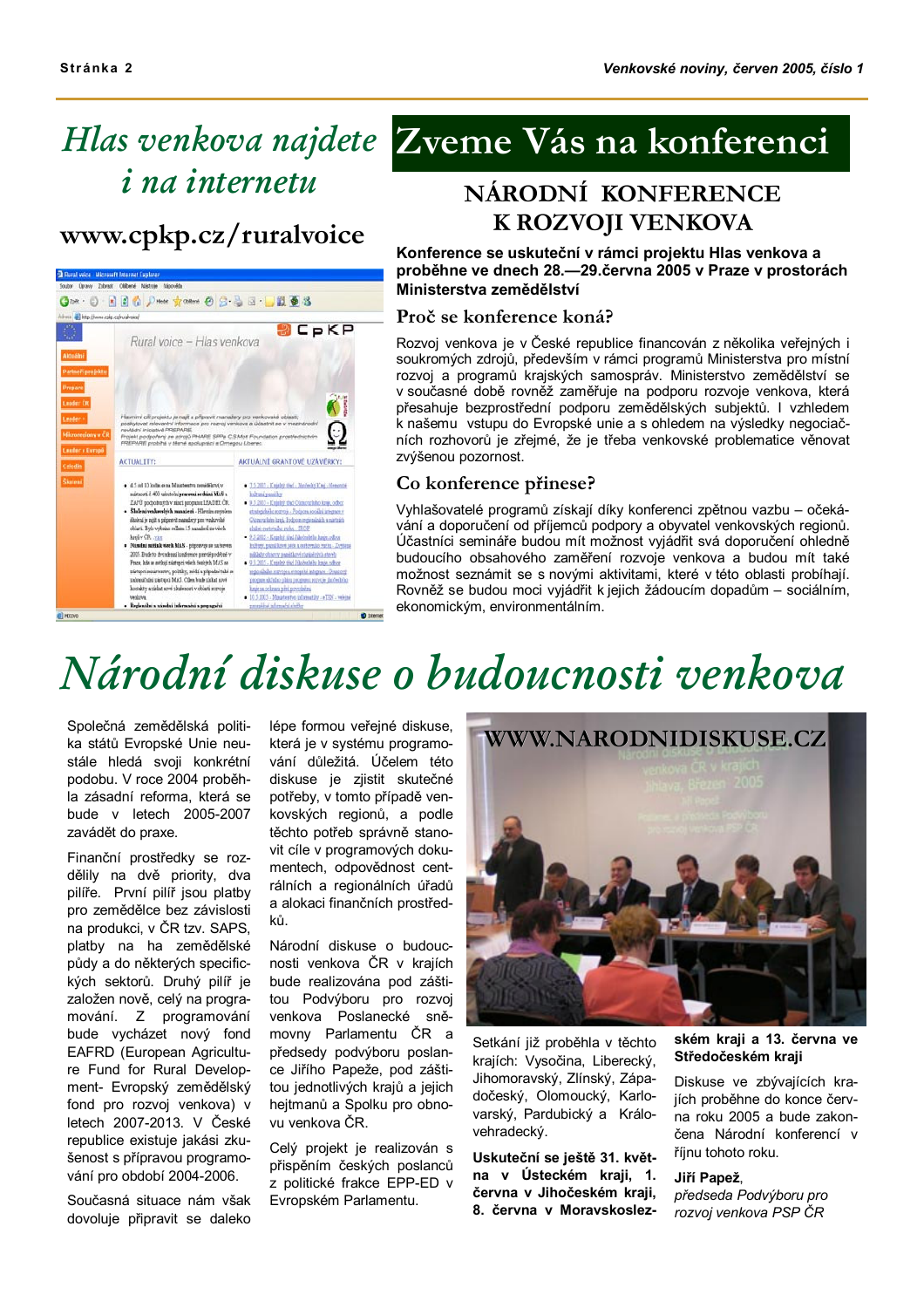### Na střední Moravě zkoumají mikroregiony

### Na Olomoucku a Zlínsku navštívili v závěru loňského roku 57 mikroregionů

Detailnímu výzkumu se v závěru minulého roku podrobily mikroregiony Olomouckého a Zlínského kraje.

Do konce ledna by měly být známy výsledky, které budou vypovídat o tom, jak mikroregiony fungují, jaká je jejich současnost a jak pracují na své budoucnosti - rozvoji. Průzkum prováděli pracovníci Centra pro komunitní práci (CpKP) a realizován byl za podpory ministerstva pro místní rozvoj.

zkum vyhodnocuje a následovat by měly další kroky.

"Výzkum je rozdělen do tří fází. V první fázi jsme zjišťovali, jak jsou mikroregiony organizačně zabezpečené. Další fáze je zaměřena na sestavení nových způsobů. jak lze ve zkoumaných mikroregionech zajistit další rozvoj. Následně budou tyto modely zavedeny do tří vybraných mikroregionů v Olomouckém a Zlínském kraji, kde se budou ověřovat dopady po jejich zavedení. V poslední fázi, v roce 2006, pak dojde k souhrnu a popisu sebraných

V současné době CpKP vý-

### Výzva k nominacím zástupců NNO do pracovních skupin...

### Vážené dámy, vážení pánové,

v nedávných dnech proběhly nominace zástupců neziskových organizací (NNO) do pracovních skupin Řídícího a koordinačního výboru pro potřeby koordinace pomoci poskytované v programovacím období 2007-2013 Evropskými společenstvími na úrovni státu (RKV).

Zástupci NNO byli nominováni do všech pracovních skupin kromě pracovní skupiny Inovace a znalostní ekonomika a pracovní skupiny Řešení regionálních disparit. První jednání již proběhla a bohužel bez zástupců NNO. Ráda bych vás ještě jednou vyzvala k zamyšlení se nad nominacemi. Možná přímo Vy byste mohli neziskový sektor v těchto pracovních skupinách zastupovat. Pokud máte zájem, obraťte se prosím na mne do 6. června se zaslaným životopisem, motivačním dopisem (s informacemi proč a v jaké pracovní skupině máta zájem NNO zastupovat) a informaci o vaší organizaci.

Dekuji mnohokrát a přeji krásný den.

Jana Svobodová CpKP střední Čechy

E-mail: iana.svobodova@cpkp.cz

Mobil: 777 793 731

Adresa: Na Václavce 46, 150 00 Praha 5 - Smíchov Tel./fax: 251 560 776



zkušeností ve formě metodiky, která bude sloužit pro potřeby obou krajů a ministerstva." řekl koordinátor projektu Ivo Škrabal z CpKP.

Průzkum podle něj probíhal v 57 mikroregionech Olomouckého a Zlínského kraje. Pracovníci CpKP, kteří se na detailním výzkumu podíleli, se už nyní shodují, že tento průzkum bude mít kvalitní vypovídací hodnotu. Mimo iiné i proto. že se zaměřil na střední Moravu, kde jsou zastoupena různá území. "Od rovinaté Hané přes horskou hraniční oblast Jesení-

ků až po rekreační oblasti Hostýnských vrchů, Bílých Karpat a úrodnou oblast Slovácka," poznamenal ředitel<br>Centra pro komunitní práci Roman Haken.

CpKP je nevládní nezisková organizace, která se zabývá účastí veřejnosti na rozvoji obcí, mikroregionů a krajů. Poskytuje také metodickou pomoc obcím, nestátním neziskovým organizacím, podnikatelským subjektům i občanům a zabývá se rovněž informováním o EU.



V loňském roce se v Chifliku v Bulharsku konala mezinárodní konference, která byla zaměřená na posílení místního udržitelného rozvoje. Konferenci předcházely cestovní workshopy po bulharském venkově. Na těchto workshopech účastníci mohli vidět projekty financované z fondů EU. Na konferenci byli také významné osobnosti působící v oblasti rozvoje venkova - např. Jela Tvrdoňová ze Slovenského vidieckeho parlamentu, Urszula-Budzich Szukala z Polish Rural Forum a také hlavní koordinátor PREPARE Michael Dower z Anglie.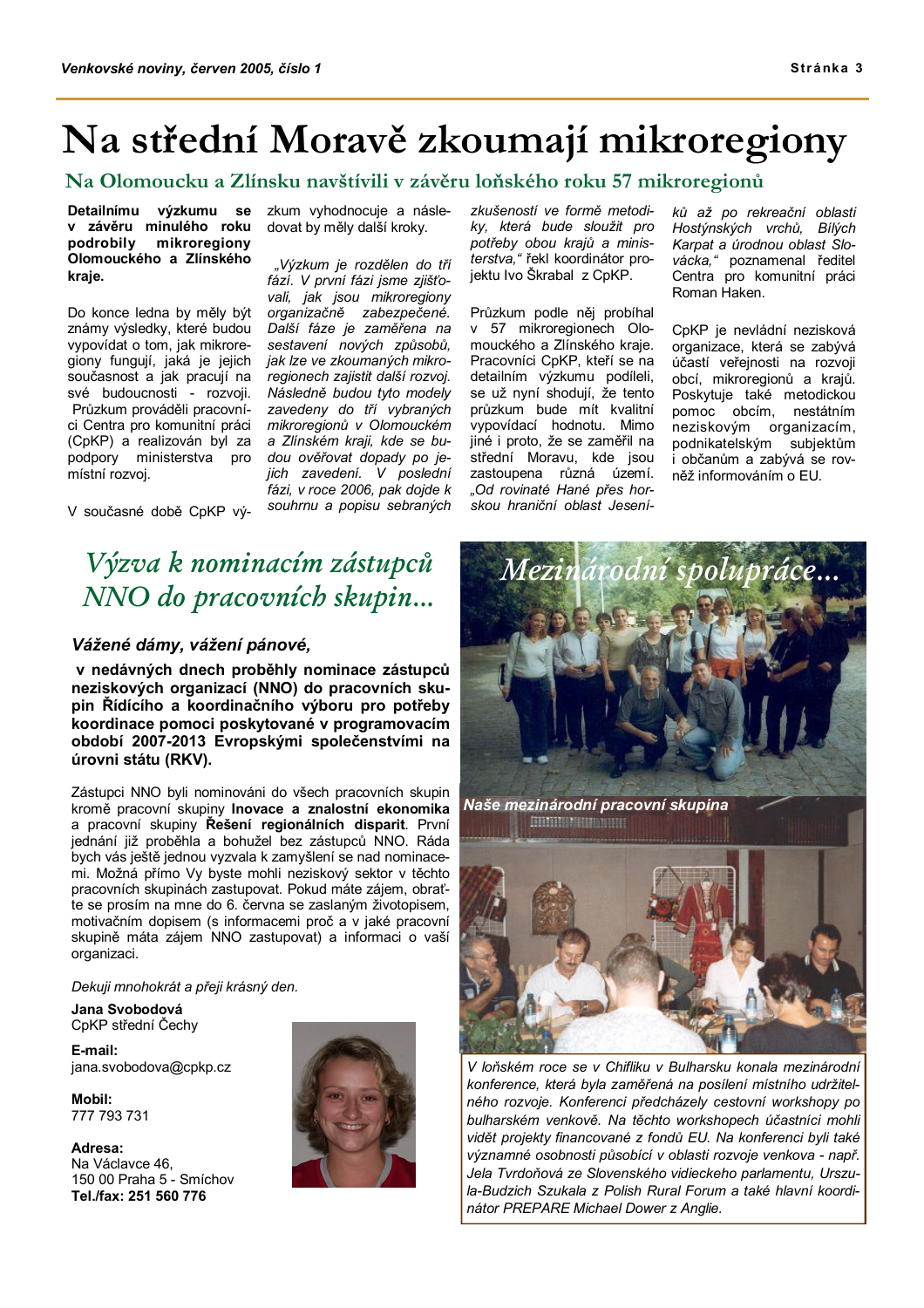# Projekt Podpora zaměstnanosti na venkově prostřednictvím poskytování mikropůjček a vzdělávání venkovského obyvatelstva

Žadatelem o podporu projektu v rámci CIP Equal je občanské sdružení CpKP západní Čechy. V současné době má CpKP západní Čechy čtyři partnery, kterými jsou jednotlivá místní zastoupení CpKP. Projekt bude tedy realizován v Plzeňském, Jihočeském, Středočeském, Olomouckém a Zlínském kraji.

# Čebo chceme dosábnout?



1. zvýšit možnosti zaměstnatelnosti venkovského obyvatelstva formou podpory podnikání a vzdělávacích aktivit pro nezaměstnané, kteří nemohou nebo nechtějí podnikat.

Zde se jedná o vznik systému vzdělávání v oblasti podnikání, systému mikropůjček a poskytování komplexního servisu začínajícím podnikatelům (poradenství, informování, hlídání dětí, apod.). Pro účastníky projektu, kteří nemohou nebo nechtějí podnikat nabídneme systém vzdělávacích aktivit v návaznosti na potřeby zaměstnavatelů v obci či regionu i s možností praxe u místních zaměstnavatelů. Pro účastníky projektu je praxe nenahraditelnou zkušeností a pro zaměstnavatele zase možnost získat pracovní sílu za nižší náklady.

Ilustrační foto mikroregionu Moštěnka

Podnikatelská část projektu se vztahuje na cílovou skupinu nezaměstnaných alespoň s vyučením, avšak věková skupina nerozhoduje. Domníváme se. že jak skupina absolventů, tak nezaměstnaní v předdůchodovém věku mají šanci začít úspěšně podnikat, pokud jim náš projekt umožní získat počáteční vklad - jak finanční, tak dovednostní a vědomostní

Vzdělávací, či rekvalifikační část projektu je určena pro nezaměstnané s nižším vzděláním (základní nebo vyučení), kterým nabídneme vzdělání odpovídající potřebám regionu. Nezaměstnaní si tím zvýší kvalifikaci a zvýší se jim tak šance na získání stálého zaměstnání. Jejich vědomosti získané v kurzech budou upevněny prostřednictvím praxí u místních zaměstnavatelů.



umožnit nezaměstnaným  $2.$ na venkově získat vyšší kvalifikaci přímo v místě bydliště nebo začít s podnikáním v návaznosti na potřeby regionu a tím zvýšit pravděpodobnost získání stálého zaměstnání v místě bydliště.

Tohoto cíle chceme dosáhnout právě využíváním možností místních zaměstnavatelů a potřeb obce či regionu. V každém regionu vytipujeme objekt, který bude možné pronajmout pro vzdělávací aktivity a další doplňkové služby. Zároveň vvužijeme místních podnikatelů pro praktické zkušenosti týkajících se nezaměstnaných. Účastníkům projektu, kteří pečují o nezaopatřené děti můžeme nabídnout hlídání v čase vyučování či praxí.

Témata vzdělávacích kurzů a podnikatelských záměrů by měla vycházet z budoucích potřeb obcí a mikroregionu, abychom poskytli cílovým skupinám takové dovednosti, které budou využitelné v jejich blízkém okolí.

Domníváme se, že dojíždění za prací mimo obec trvalého bydliště je problém, který znesnadňuje hledání zaměstnání a přijímání nabízených pracovních příležitostí. Náklady na dopravu mohou převýšit zisk, který nezaměstnaný získá, pokud přijme placené zaměstnání a také časové hledisko dojíždění může být problémem pro mnohé obyvatele venkova, zvláště ženy pečující o nezaopatřené děti.

Naše nabídka vzdělávání se v neibližším okolí bydliště a šance na získání takových dovedností, které jsou potřebné v blízkém regionu, mohou přispět k řešení situace našich cílových skupin.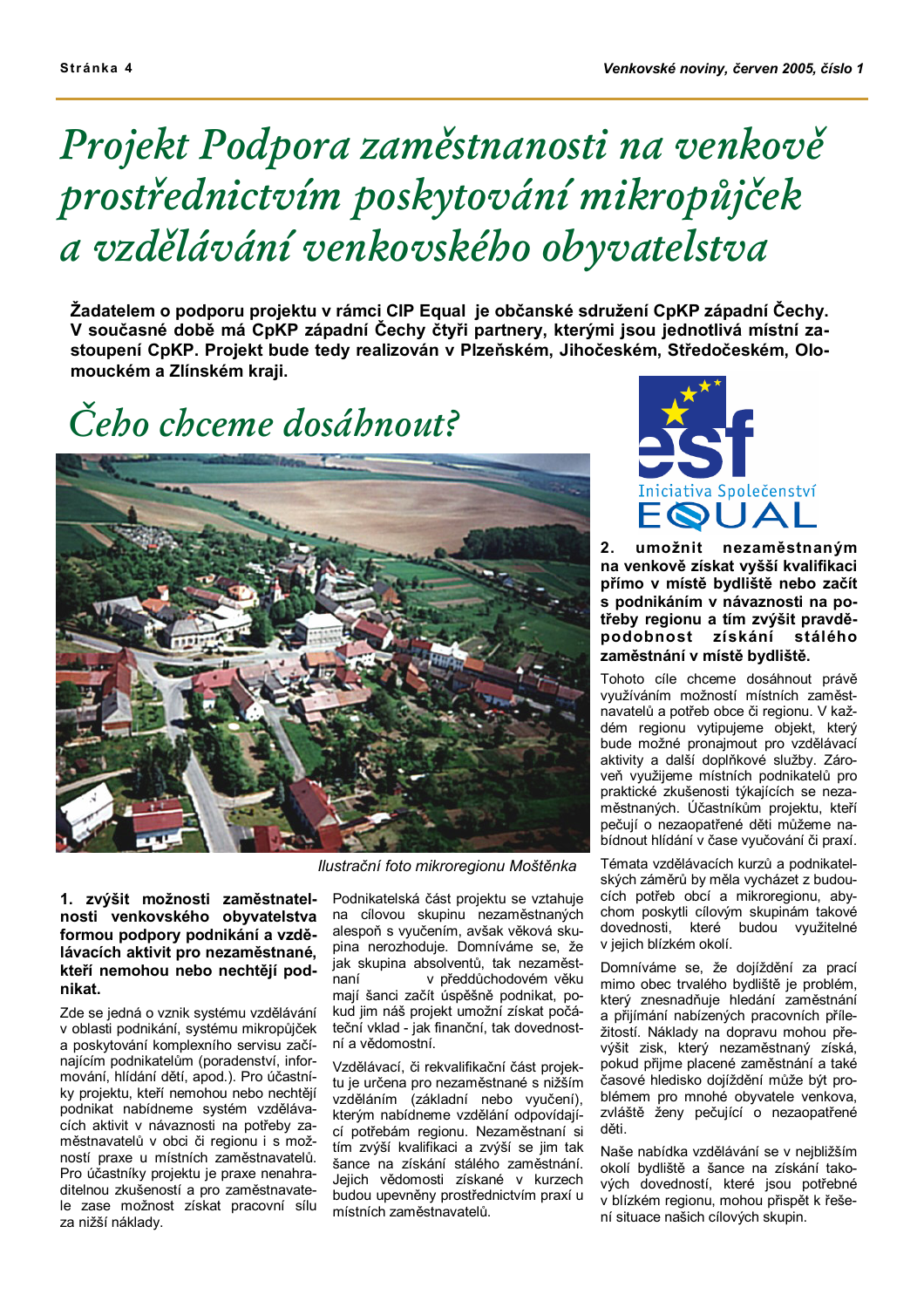

### Komu chceme pomoci?

Cílovými skupinami jsou zde nezaměstnaní z venkovských obcí. Ve svém projektu se zaměříme především na dvě kritéria nezaměstnaných:

- s nízkou kvalifikací (se  $\bullet$ základním vzděláním či s vyučením) a
- na nezaměstnané  $\mathbf{v}$ předdůchodovém věku nebo absolventy.

Pro nezaměstnané s nízkou kvalifikací budou připraveny především vzdělávací moduly, které jim umožní získat dovednosti teoretické i praktické, potřebné pro získání kvalifikovaného zaměstnání. Pro nezaměstnané, které již

mají určité vzdělání připravujeme vzdělávání a poradenství v oblasti podnikání a pomocí mikropůjček jim pomůžeme vytvořit životaschopný podnikatelský záměr a prosadit ho také v praxi. Výhodou mladých nezaměstnaných bude jejich flexibilita a většinou i větší znalost informačních technologií a výhodou starších účastníků budou praktické zkušenosti a dovednosti, o které se mohou podělit.

Kromě problémů, které nezaměstnanost obecně přináší, jsou nezaměstnaní ve venkovských obcích specifičtí tím, že velkou bariérou je pro ně doprava do zaměstnání nebo na rekvalifikační kurzy, která souvisí jak se ztíženými finančními možnostmi nezaměstnaného, tak s časovou problematikou dojíždění např. na směny. Je tedy důležité umožnit cílovým skupinám zvýšit svou kvalifikaci či začít s podnikáním přímo v obci či regionu blízkém jejich bydlišti. Náš projekt jim umožní vzdělávat se, konzultovat své problémy přímo v obci. Nebudou muset dojíždět do nejbližšího (dříve okresního) města.

V našem projektu máme tedy následující specifické cílové skupiny:

 $\bullet$  Mladí nezaměstnaní a absolventi (do 26 let)



· Nezaměstnaní v předdůchodovém věku (od 50  $let)$ 

Tyto dvě skupiny jsou ještě rozděleny na další podskupiny. Jsou to:

- $\Rightarrow$  nezaměstnaní s nedokončeným nebo dokončeným základním vzděláním
- ⇒ nezaměstnaní s výučním listem nebo středním odborným vzděláním
- $\Rightarrow$  ostatní (pokud bude potřeba doplnit účastníky projektu, je možné doplnit stavy nezaměstnanými s jiným než uvedeným vzděláním).

### Komu a čemu projekt prospěje?

#### Vliv na cílové skupiny

Pokud účastníci projektu úspěšně absolvují aktivity, zvýší se jejich kvalifikace. Pro cílovou skupinu absolventů se základním vzděláním to znamená získání kvalifikace a alespoň dvouměsíční praxe, což zvedne pravděpodobnost zaměstnání. Po absolvování praxe je zde určitá možnost zaměstnání přímo u zaměstnavatele, kde byla praxe vykonávána.

Pro absolventy s vyšším vzděláním to znamená získání další kvalifikace v oboru, který je v obci nebo regionu žádaný. Tím se zvýší možnost získání stálého zaměstnání. Zároveň získají určitou praxi, která jim opět zvýší pravděpodobnost zaměstnání, neboť většina zaměstnavatelů vyžaduje alespoň minimální praxi. Opět mají tito účastníci možnost získat zaměstnání tam, kde vykonávali praxi. Pokud začnou tito absolventi podnikat, budou získávat po dobu trvání projektu zdarma konzultace a získají nízkoúročnou mikropůjčku, která jim umožní začít podnikat. Zvýší se tím jejich šance na získání pracovního místa v podobě sebezaměstnávání s tím, že mají k dispozici rady zkušených podnikatelů či konzultantů.

Absolventi ve starším věku získají potřebné dovednosti ke zvýšení si kvalifikace, především v oblasti informačních technologií a nových postupů a metod. Taková kvalifikace je pro tuto cílovou skupinu důležitá v tom, že doplní jejich bohaté pracovní zkušenosti také potřebným know-how. U začínajících podnikatelů v předdůchodovém věku je důležitá motivace, dodání sebedůvěry a potřebných dovedností. Také poradenství po dobu přibližně dvou let je důležitým motivem pro start v podnikání.

### Vliv na lokální politiku zaměstnanosti

Celkově získají cílové skupiny dovednosti a schopnosti, které jim zvýší šanci na stálé pracovní místo, a navíc na pracovní místo v blízkém okolí svého bydliště, neboť budou vyškoleni v té oblasti, která je potřebná v budoucím vývoji obce či mikroregionu. Důležitým prvkem je zde součinnost zaměření vzdělávacích modulů se současnými či budoucími potřebami pracovní síly v obci či mikroregionu. Tento prvek je možné využít ve všech venkovských regionech v České republice. Takové regiony jsou dostatečně malé, abychom mohli zajistit flexi-

bilní reakci na změnu potřeb regionu. Tato součinnost je o to snazší, že je v projektu zapojena i obec nebo mikroregion.

Nástroj mikropůjček je využitelný v Aktivní politice zaměstnanosti. Již v současné době se jistým způsobem vvužívá, ovšem systém půjček, jak je nastaven v našem projektu by znamenal možnost pouze počátečního vkladu, který by se postupně vracel<br>a zase koloval dál. Tím pádem je takový systém udržitelný. Jeho využití je vhodné ve venkovských oblastech, kde podnikatelé spíše vědí o činnostech dalších podnikatelů, aktivních v systému půjček. Zároveň zde může zasáhnout obec nebo mirkoregion, který posoudí životaschopnost a potřebnost nového podnikatelského záměru, který žádá o půjčku z fondu.

### Podrobnější informace o projektu poskytne:

### CpKP západní Čechy

Americká 29. 301 38 Plzeň

Tel./Fax: +420 377 329 558 E-mail: zapadni.cechy@cpkp.cz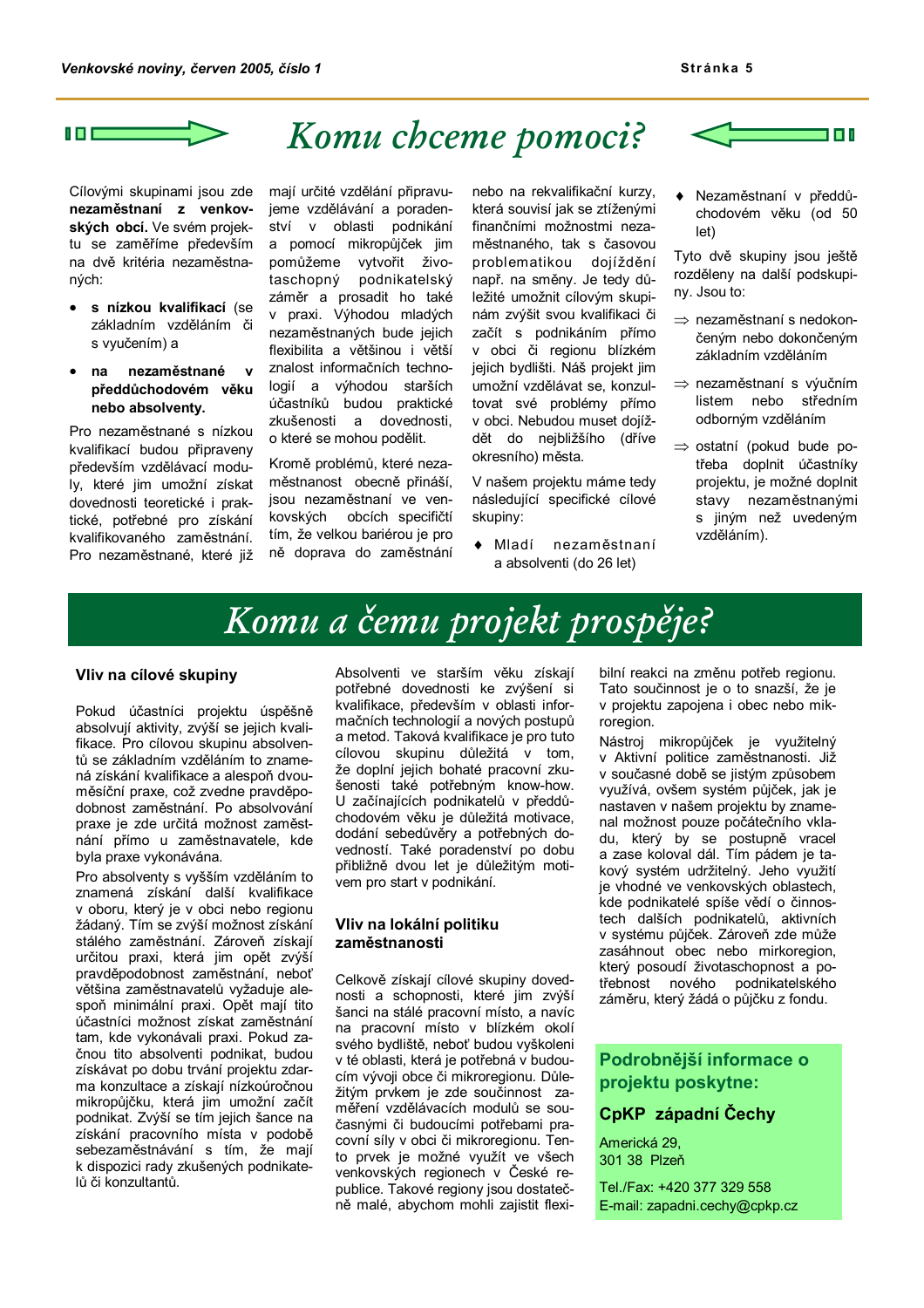### Co je projekt CELODIN?

Celodin je projekt připravený pěti spolupracujícími partnerskými organizacemi v Rumunsku (CAR-Timisoara), Maďarsku (Celodin-Budapest), na Slovensku (Fórum inštitút pre výzkum menšín, Šamorín), v České republice (Centrum pro komunitní práci) a v Polsku (Boris-Warszawa).



The programme is financed by the Dutch Government through the MATRA Program

Nizozemský partner, kterým je Larensteinská Univerzita pro odborné vzdělávání -Deventer, se na projektu podílí prostřednictvím přípravy seminářů a poradenstvím

Projekt, realizovaný v letech 2003-2005, je financován nizozemským Ministerstvem zahraničí (program Matra) a Nadací CNF pro střední a východní Evropu sídlící v Hilversumu, Nizzemí.

# Sokol Těšetice připravil úspěšnou projektovou žádost

Sokol Těšetice připravil ve spolupráci s Centrem pro komunitní práci úspěšnou projektovou žádost do programu LEADER. Sokol Těšetice je NNO z regionu Kosířsko, pilotního regionu Celodinu situovaného na střední Moravě. Zásluhou finanční podpory z programu LEA-DER bude rekonstruován víceúčelový společenský dům. Realizace tohoto projektu nabídne obyvatelům z celého mikroregionu více vhodných příležitostí k vzájemnému setkávání a dá jim možnost zapojit se do různých aktivit místního života.

4. listopadu se uskutečnila studijní výměnná návštěva mezi dvěma českými partnery programu Celodin ODL. 45 zástupců partnerských organizací a občanů z mikroregionu Záhoran mělo možnost navštívit mikroregion Haná. Téma návštěvy bylo zaměřeno především na projekty realizované a kofinancované v regionu z různých dotačních programů. Konkrétně se jednalo o následující příklady projektů:

Biocentrum u potoka Blata - byly vysazeny původní druhy stromů a keřů s cílem vytvořit zázemí pro

drobné živočichy a zvěř.

- Zasakovací svodné průlehy Vojnice
- Liniové výsadby podél  $\bullet$ cyklistických stezek
- Izolační zeleň Rataje - $\bullet$ skrvie nevzhledné a nápadné stavby, které narušují krajinný ráz.
- Břehové porosty u rybní- $\bullet$ ka v Ratajích

Na tomto místě je třeba zmínit také prezentace dalších příkladů úspěšných projektů, např. rekonstrukce návsi v Ratajích, zlepšení odpadového hospodaření, ochranná záplavová opatření, realizace projektů financovaných z programů SAPARD a LEA-DER ČR v regionu Haná. V rámci návštěvy se konaly také přímo konkrétní návštěvy již dokončených projektů (rovněž projekty podpořené SAPARDem a LEA-DERem ČR).

Účastníci mohli vidět výsledky různých projektů, jako například:

Rekonstrukce zámku v Náměšti na Hané

Pokračování na straně 7



V rámci programu CELODIN a pod záštitou Larenstein University v Deventeru v Nizozemí a CpKP jsem absolvoval týdenní pobyt ve zmíněné oblasti, kde jsem čerpal podněty týkající se fungování, cílů a výsledků programu CELODIN. Odjížděli jsme v počtu 6 lidí z celé ČR.

První návštěvu jsme absolvovali v oblasti vzdálené asi 50 km od Deventeru nazvané Toer de Boer. Byl nám představen projekt týkající se zatraktivnění tohoto regionu prostřednictvím vytvoření sítě cyklotras a cyklostezek, které spojovaly zajímavá místa v oblasti. Např. ukázka výroby dřeváků, možnost ubytování na statku, prodej produktů místního významu (sýry, mléčné výrobky a dřeváky) apod.

Další den v úterý jsme navštívili komunitní centrum Keijenborg, které se nacházelo ve vesnici čítající cca 1200 obyvatel , pro spádové území o 3000 obyvatelích. Z programu CELO-DIN místní čerpali fin. prostředky na rekonstrukci obecního domu, kterou prováděli z velké části svépomocí a projevilo se to zejména ve vztahu k tomuto zařízení, o kterém dříve mluvili jako "ten obecní dům" a po rekonstrukci byl vztah změněn na "náš obecní dům". Byly zde umístěny prostory pro spolkovou

činnost (střelci, fotbalisté, vlajkonoši házenkáři a volejbalisté). Velkou část provozních nákladů šetří místní tím, že třeba úklid okolo i uvnitř budovy a základní údržbu prostranství je na dobrovolné bázi.

Středa byla ve znamení návštěvy spolku zabývající se údržbou původní zemědělské krajiny v Onderholtu. Tento spolek čítá 270 členů, kteří jsou z řad obyvatel zabývající se činností spojenou s přírodou (farmáři, dřevorubci, studenti). Cílem zmíněného spolku je např. odborná pomoc při nové výsadbě dřevin, údržbou odvodnění, pomoc při žádání dotací na úpravy krajiny.

Z odstupem několika dní po návratu hodnotím pobyt v Holandsku velice kladně. Zejména zkušenosti, o které se s námi podělili místní aktivisté, možnost vidět konkrétní fungující projekty .buď z programu LEADER nebo již zmiňovaného CELODINu.Dále možnost podělit se o získané zkušenosti s ostatními účastníky. Pobyt v Nizozemí bude jistě sloužit jako inspirace pro naše podmínky.

Sehnal Milan - místostarosta obce Rouské a člen řídící skupiny pro Plán rozvoje mikroregionu ZÁHORAN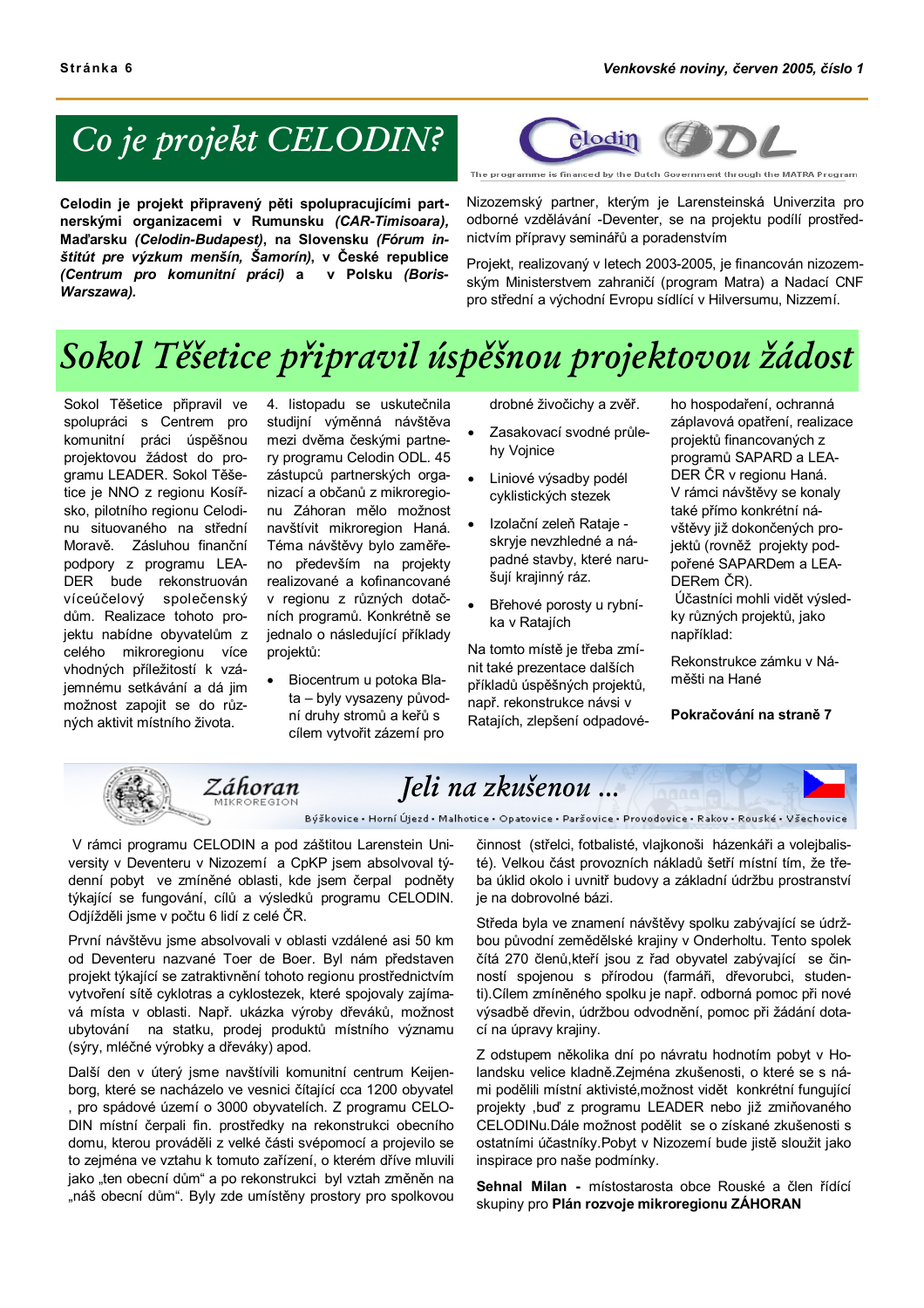### Sokol Těšetice připravil...

#### Dokončení ze strany 6

- Rekonstrukce Obecního úřadu v lázních Slatinice (zahrnující tenisový kurt a Senior Club, který zatím ieště nefunguie)
- Rekonstrukce a otevření

Černé věže v Drahanovicích

- Spolkový dům v Senici na Hané
- Komplexní pozemkové úpravy zaměřené na ochranu před jarními zá-

### Pozvánka do zahraničí

Přijměte pozvání na konferenci pořádanou Evropským parlamentem a Evropskou komisí, Výborem zemědělství a rozvoje venkova pod názvem NABÍDKA Z VENKOVA. Konference se uskuteční 14. června 2005 v Bruselu. Její program je zaměřen na budoucí strategii rozvoje venkova v Evropské unii z pohledu Lisabonské a Gothenburgské agendy. Podrobnější informace najdete na internetu na adrese:

www.europarl.eu.int/conferences/2005 agri/default en.htm

### UDRŽITELNÝ ROZVOJ - příležitost pro spolupráci

"Trvale udržitelný rozvoj společnosti je takový rozvoj, který současným i budoucím generacím zachovává možnost uspokojovat jejich základní životní potřeby a přitom nesnižuje rozmanitost přírody a zachovává přirozené funkce ekosvstémů." §6 zákona o životním prostředí 17/1992 Sb.

### Praha. 1. - 2. června 2005

### ve Velkém sále Magistrátu hl.m. Prahy

Konference se koná u příležitosti desátého výročí tragického úmrtí Josefa Vavrouška, který prosazoval koncept udržitelného rozvoje a byl schopen spojovat odborníky všech oborů technického, humanitního i přírodovědného směru, politiky i aktivisty. Tato konference chce připomenout a navázat na odkaz Josefa Vavrouška a ukázat, že pojem udržitelný rozvoj není prázdný, ale má zcela konkrétní obsah v podobě různorodých aktivit firem, obcí či jednotlivců. Konference si klade za cíl představit nejprogresivnější trendy v podnikání na principech udržitelného rozvoje a oživit celospolečenskou diskusi o zlepšení kvalitv života s ohledem na ekonomické. sociální a ekologické aspekty.

Organizátoři: Nadace Partnerství a Český národní komitét UNEP

Záštita: místopředseda vlády a předseda Rady vlády pro udržitelný rozvoj Ing. Martin Jahn a radní hlavního města Prahy pro životní prostředí RNDr. Miloš Gregar.

### Čestná rada konference:

Václav Havel, prezident Československé federativní republiky a České republiky (1989 - 2003), Libor Ambrozek, ministr životního prostředí, Jaroslav Míl, prezident Svazu průmyslu a dopravy, Bedřich Moldan, senátor, Eva Vavroušková, Společnost pro trvale udržitelný život

### středa 1.6.2005

10:00 - Zahájení konference RNDr. Miloš Gregar Miroslav Kundrata

10:15 - Hlavní referátv

Václav Havel - poselství účastníkům konference od Václava Havla Mikuláš Huba - Josef Vavroušek a jeho odkaz

John Hontelez - Uplatňování udržitelného rozvoje v Evropské unii

### 13:00 - Udržitelný rozvoj v podmínkách ČR - panelová diskuse

účastníci panelu: Martin Jahn, Vojtěch Kotecký, Josef Zbořil, Bedřich Moldan, Libor Ambrozek, John Hontelez, Ivan Rynda

### 15:30 - Technologie a inovace aneb "Nastává věk udržitelných technologií?" - panelová diskuse referátv:

Martin Bursík - "Nové trendy v oblasti technologií a inovací" Ulrich Golüke - "Nová S-křivka, Kde hledat udržitelné inovace?'

účastníci panelu: Martin Bursík, Ulrich Golüke, Jan Gemrich, Aleš Brotánek, Ondřej Bačík

#### 17:30 - Závěr a shrnutí prvního dne konference

19:30 - Vyhlášení studentských cen Josefa Vavrouška - Pražská křižovatka. Zlatá ulice. Staré Město

20:00 - Vyhlášení Ceny Josefa Vavrouška a křest sborníku o JV (společně s Nadací Charty 77)

21:00 - Raut



### čtvrtek 2.6.2005

9:30 - Spotřebitelská volba aneb "Odpovědné chování firem, veřejné správy a individuálního spotřebitele"

referát: Hana Librová - "Není ekologicky odpovědný spotřebitel jen naše přání?"

panelová diskuse: Jan Zeman., Ivan Krejčí, Jiří Zeman, Ida Rozová, Hana Librová, Jindřich Petrlík, Ladislav Červenka

### 13:00 - Veřejná správa a udržitelný rozvoj aneb "Prosazování udržitelného rozvoje ve veřejné správě: zkušenosti z praxe"panelová diskuse

referát: Josef Postránecký

po úvodním referátu na toto téma se k němu krátce vyjádří panel diskutujících a bude následovat řízená diskuse, panel bude mít 4-5 diskutujících (veřejná správa, výrobci, nevládní organizace, akademická obec)

účastníci panelu: Josef Postránecký, Marie Černá, Roman Haken, Petr Švec, Ladislav Ambrozek

15:00 - přestávka a prezentace firemních posterů

#### 15:30 - Jak moc si pustit udržitelný rozvoi k tělu aneb "Jak daleko je od slov k činům?"

Po úvodním shrnutí diskusí na konferenci bude následovat diskuse v plénu a bude přijato společné prohlášení účastníků konference.

16:30 - Závěr konference